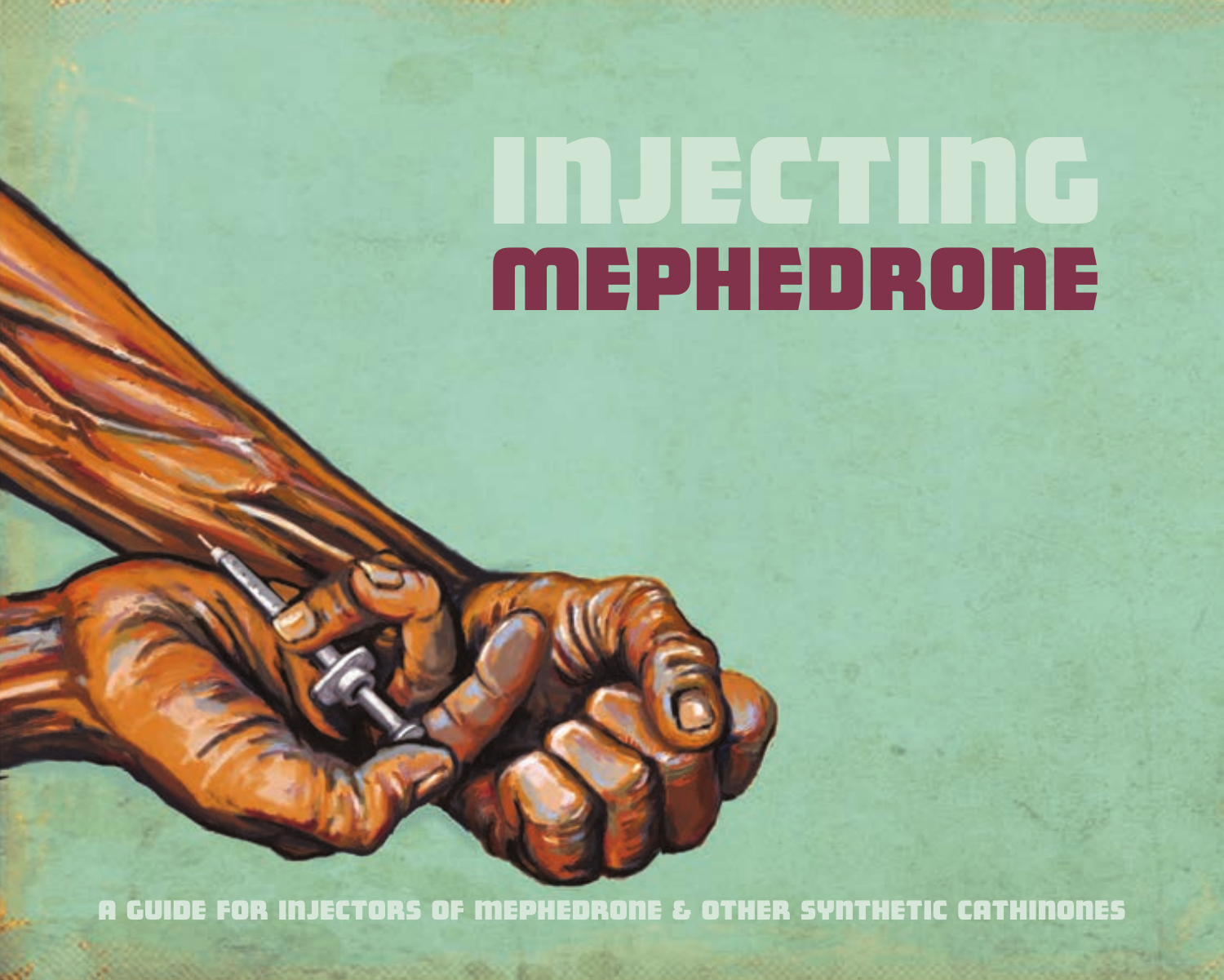### Injecting Mephedrone

The drug cathinone is found naturally in the Khat plant.

Mephedrone is the most widely used synthetic cathinone.

The chemical name for mephedrone is 4-MMC.

2

There are many other synthetic cathinones like 4-MEC, MDPV, methylone and mexadrone.

Synthetic cathinones have similar effects to stimulant drugs like ecstasy, cocaine and amphetamines.

Mephedrone can be snorted but this can be painful, so it is often swallowed by either 'dabbing' or 'bombing'.

Injecting mephedrone is the most dangerous way of using the drug.

Mephedrone is known as Meph, Drone, M-CAT, Meow, Magic or Bubble.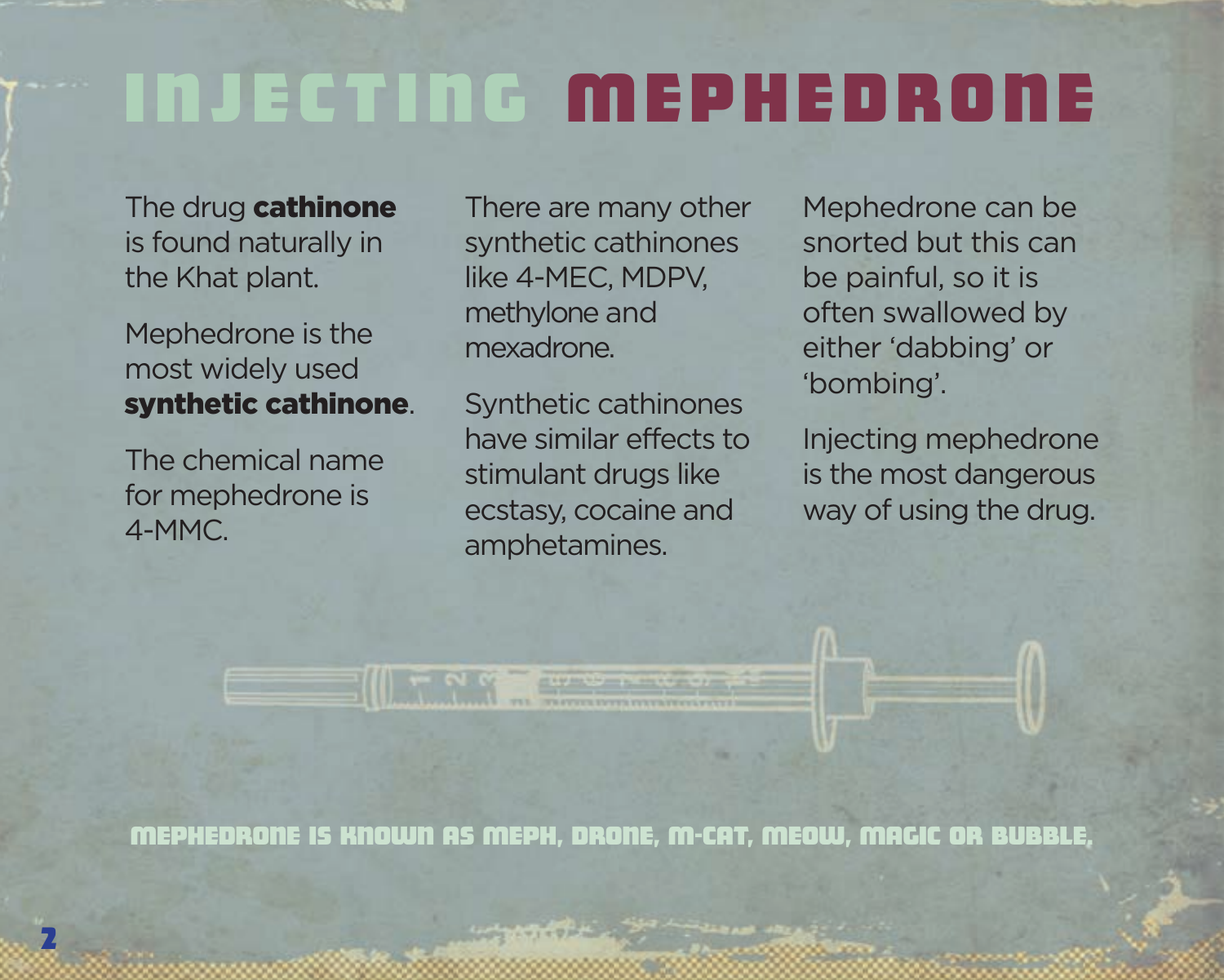Mephedrone and other synthetic cathinones are Class B drugs under the Misuse of Drugs Act.

When prepared for injection they become Class A drugs.

The effect of injecting mephedrone is more intense and euphoric than snorting or swallowing the drug.

Some injectors say the effects are better than any other drug they've injected.

However, mephedrone is rarely injected without causing problems.



'The euphoria is amazing – a hundred times better than any other drug'

'I'm aware I'm not all right but it's the most incredible feeling, you don't feel any pain. I feel invincible'

'It opens up demons and that's scary but I've learned about myself'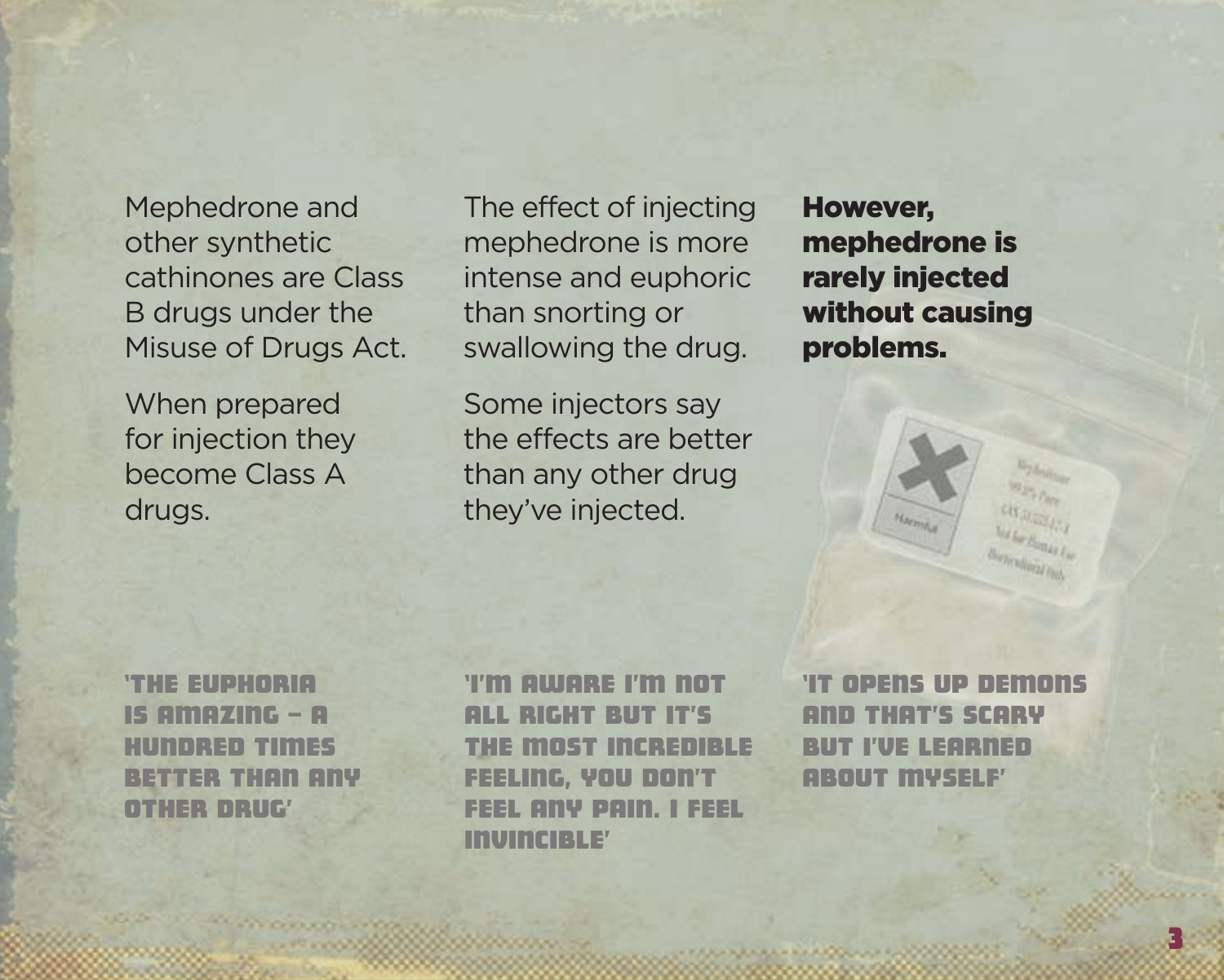### RISKs & Harms

Mephedrone injectors seem to experience lots of problems:

- **very painful burning . sensation at injecting sites;**
- **swelling and . discomfort from injecting.**

Mephedrone injecting can lead to serious harms, including:

- **soft tissue damage . and infections;**
- **widespread forming . of abscesses;**
- **deep vein thrombosis. .**

These harms are caused by:

- **injecting badly; .**
- **not washing hands . or injection sites;**
- **preparing the drug in unclean areas; .**
- **using previously used, unsterile injection equipment; .**
- **injecting lots of times in a session. .**

A typical amount used in a session is  $\frac{1}{2}$  to 1 gram, injected in small doses every hour or two.

However, tolerance builds quickly and the dose injected can often rise to  $\frac{1}{2}$  gram or more at a time.

Mephedrone is sometimes injected fifteen or more times a day for several days at a time.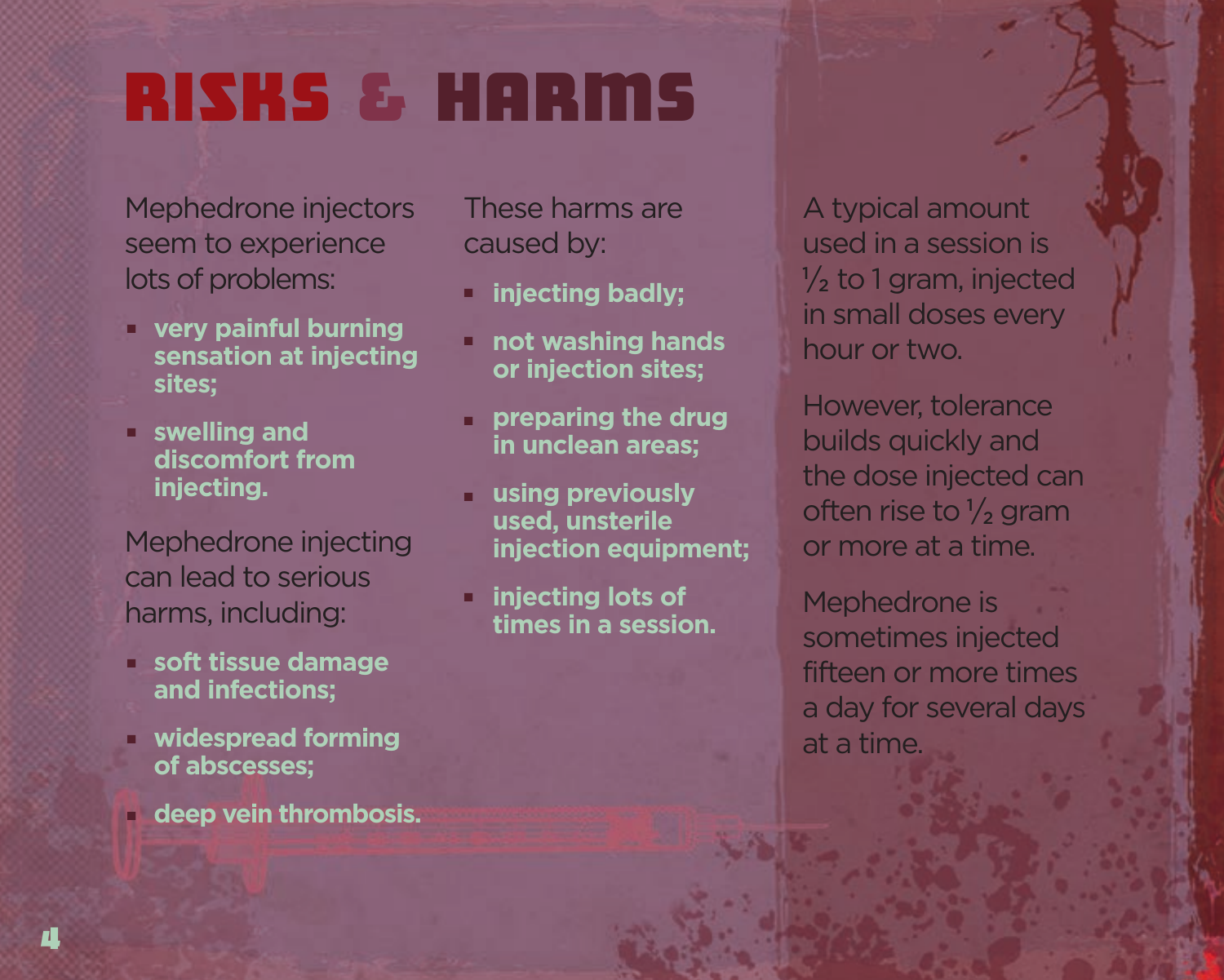Mephedrone injection often leads to sexual as well as other risk taking, like sharing injecting equipment.

Sharing injection equipment increases the chances of the transmission of blood borne viruses.

This is one reason why mephedrone injectors are more at risk of getting HIV or hepatitis C than other drug injectors.

Longer-term use and binges may cause:

- **irritability or aggression; .**
- **very dark . 'comedowns';**
- **depression; .**
- **anxiety; .**
- **psychosis. .**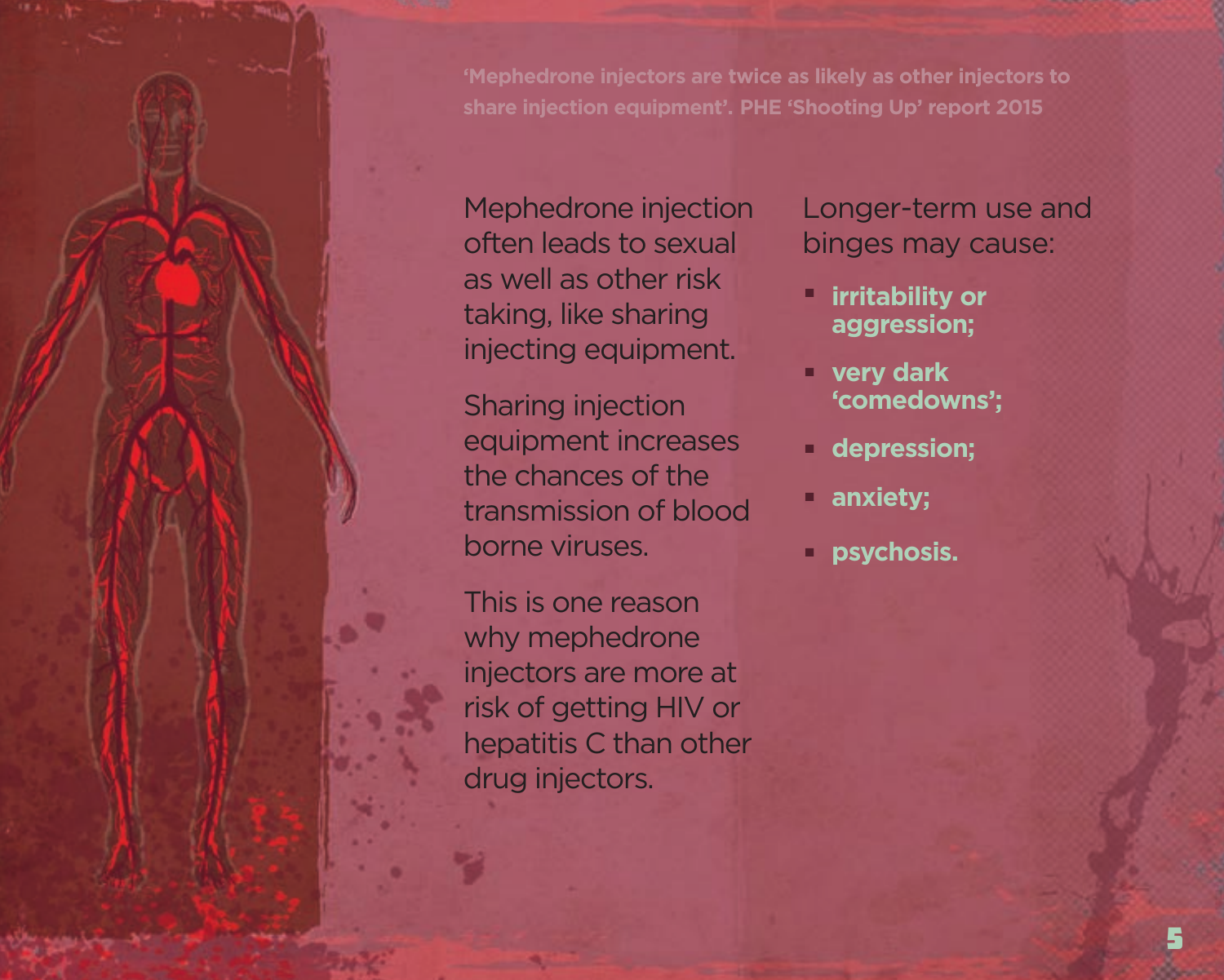#### GES PROVIDE FREE INJECTION EQUIPMENT<br>DE VOIL QE MUCY QE VOIL NEEN - INITY NA LIMITE. ann syould give you as mucy as you need – w

### Injecting can never be completely safe.

It's really hard to inject mephedrone without causing pain and soft tissue damage.

Improving your injecting technique can:

- **protect you from HIV, . hepatitis, abscesses, and other infections;**
- **reduce vein damage, . injecting discomfort and scarring.**

Choose a warm, safe and clean place where you won't be disturbed.

Choose a place with good lighting so you can see what you're doing.

Use warm soapy water or swabs to clean your hands and the injecting site.

Wipe down the surface you'll use to prepare your mephedrone.

Blood in veins flows towards your heart:

**inject in the direction of blood flowing to your heart. .**

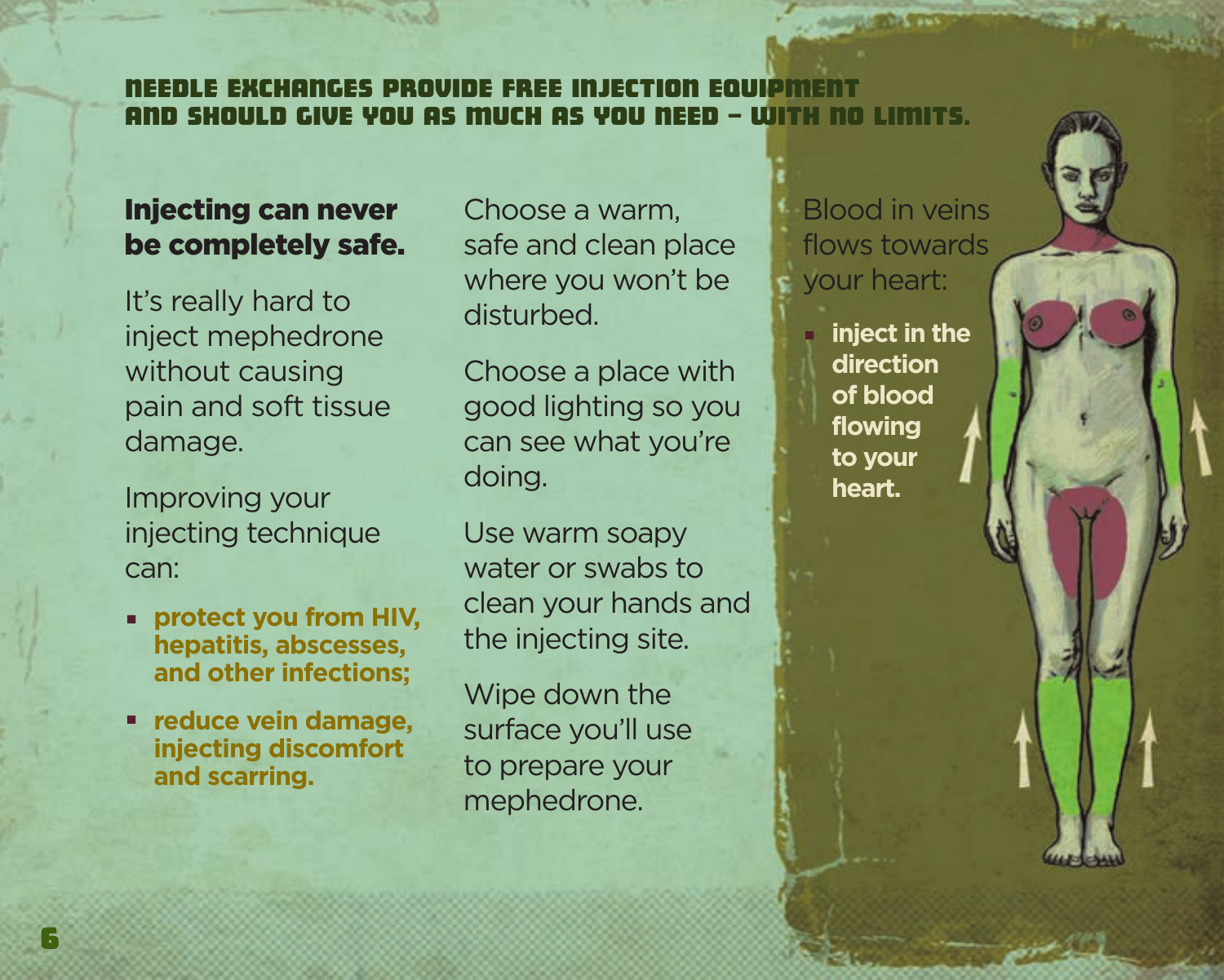## getting ready

Rotate injection sites to allow them to heal and reduce scarring.

- **the lower arms and . legs are the easiest and safest sites to inject.**
- **the neck, breasts, . penis or genital area and the groin are the more dangerous.**

Injecting in these sites will almost certainly cause damage or serious harm.

Make sure you have everything you need:

- **syringe & needle, . swabs, cooker or spoon, water, filter, tourniquet.**
- **Make sure your mates have enough so they don't need to share yours. .**

Keep all your stuff on a magazine or clean space.

- **Don't let anybody . put their stuff in your 'clean space'. Don't put yours in theirs.**
- **Use a sharps bin for . all your used stuff.**

**Use sterile water or . water that's been boiled in a kettle and allowed to cool.**



**Mark your syringes, or use coloured ones to avoid getting them mixed up. .**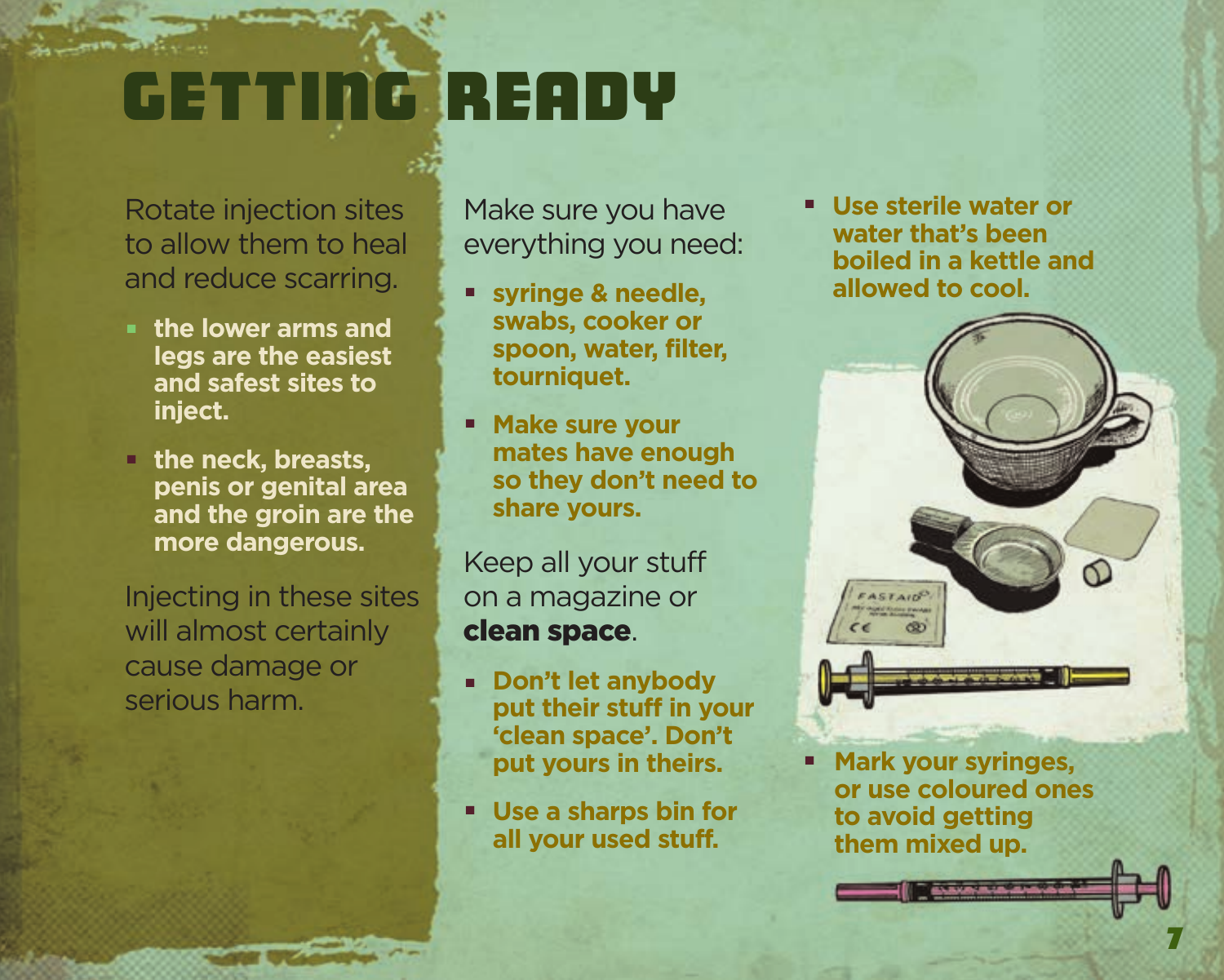### drug preparation

 $2. 3.$ 

1. Remove cooker from its packaging and place on your clean space.

Put your drugs in the cooker.

Use a clean spoon if you have no cooker.

2. Draw up sterile water from a clean cup. Add water to the cooker.

3. Stir with clean cap from the syringe. You don't need citric, ascorbic acid or heat to help it dissolve.

4. Add a clean dry filter like the ones that come with cookers or use small pieces of clean cigarette filter.

Don't use your teeth to tear the filter as this will contaminate the drug solution.

4.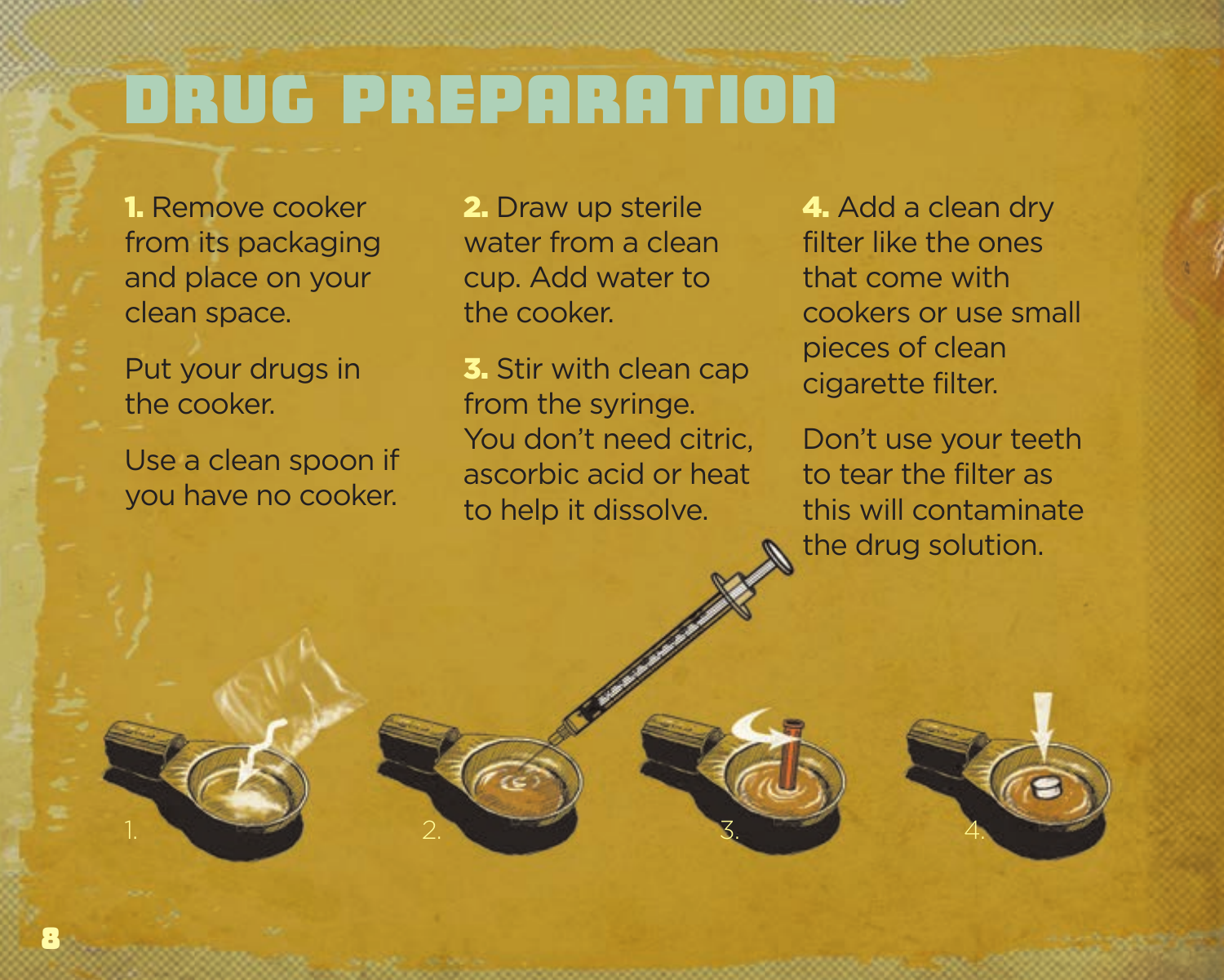5. Place the tip of the needle on top of the filter and draw up drug solution by slowly pulling back on the plunger.

6. Get rid of the air by pushing the plunger until a drop of liquid appears on the needle tip (don't worry about tiny bubbles).

Don't be tempted to lick this as it will contaminate the needle.

Put your filled syringe in your clean space.

e

Take care not to push the needle against the cooker as this can blunt it.

5.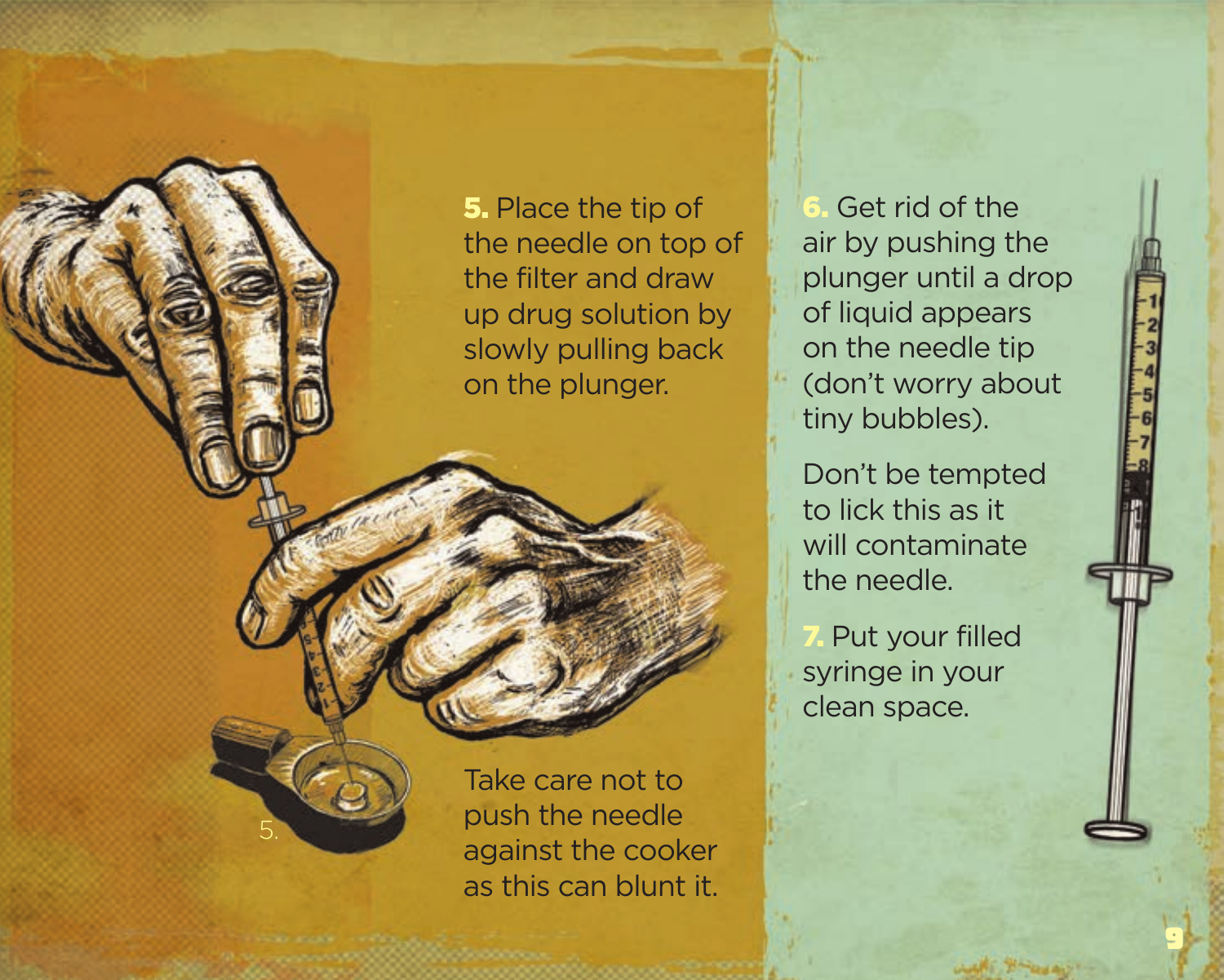# injection

10

1. Wash your hands and the injection site with soap and water then dry with clean towel.

2. Wipe the injection site once with a clean swab. 1 & 2. 3.

> 3. Raise your vein by rubbing it, pumping your fist or by using a tourniquet.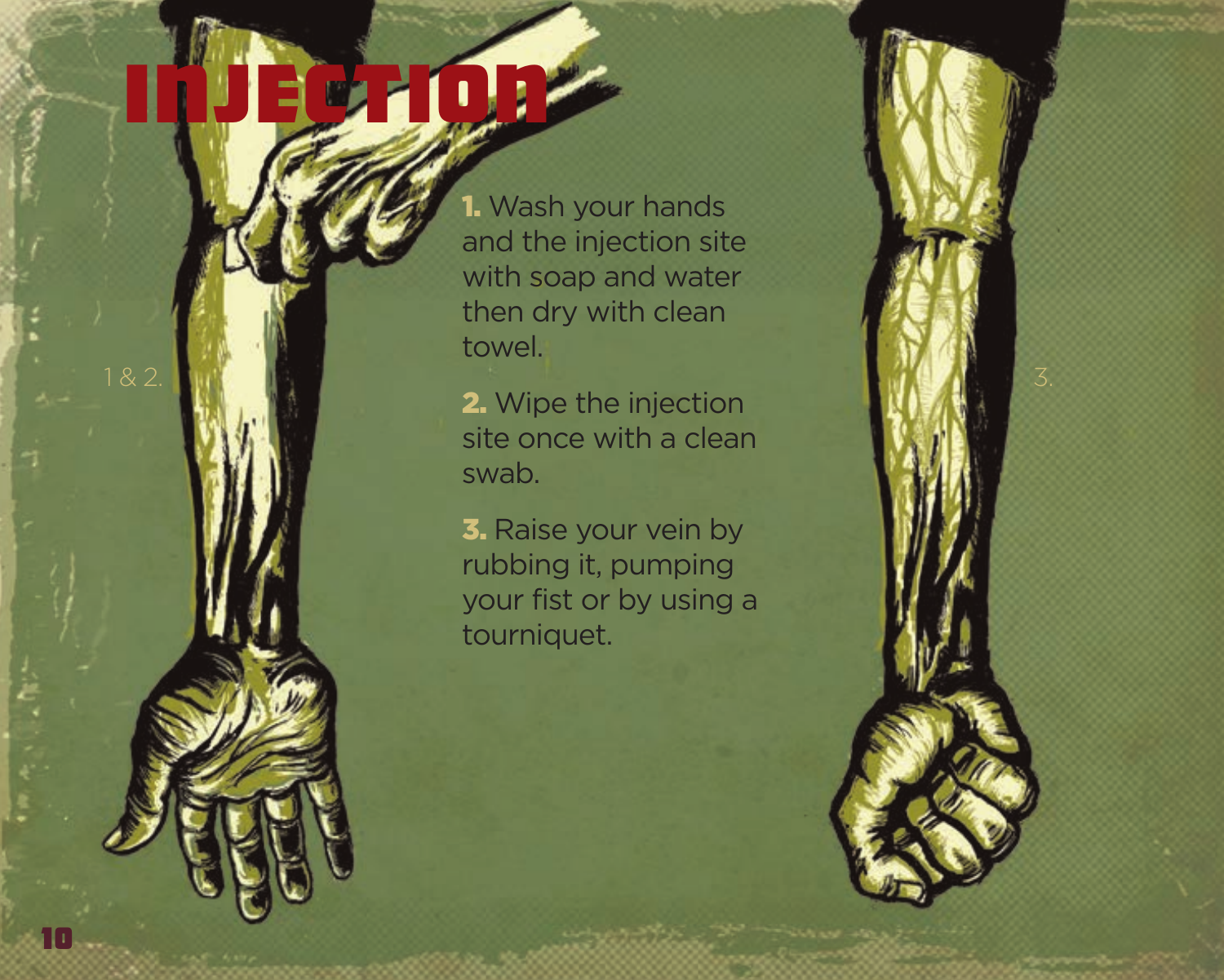4. With the needle hole facing upwards, place the tip at your injection site.

5. At a shallow angle slowly and firmly push the needle through the skin into the vein.

 $5. 6.$ 

**You should feel . a slight resistance as the needle passes through the vein wall.**

6. Make sure you're fully in the vein by slowly pulling back the plunger until a small amount of blood is drawn back into the syringe.

**If not in the vein . carefully reposition or use a dry swab to stop bleeding then try another, cleaned site.**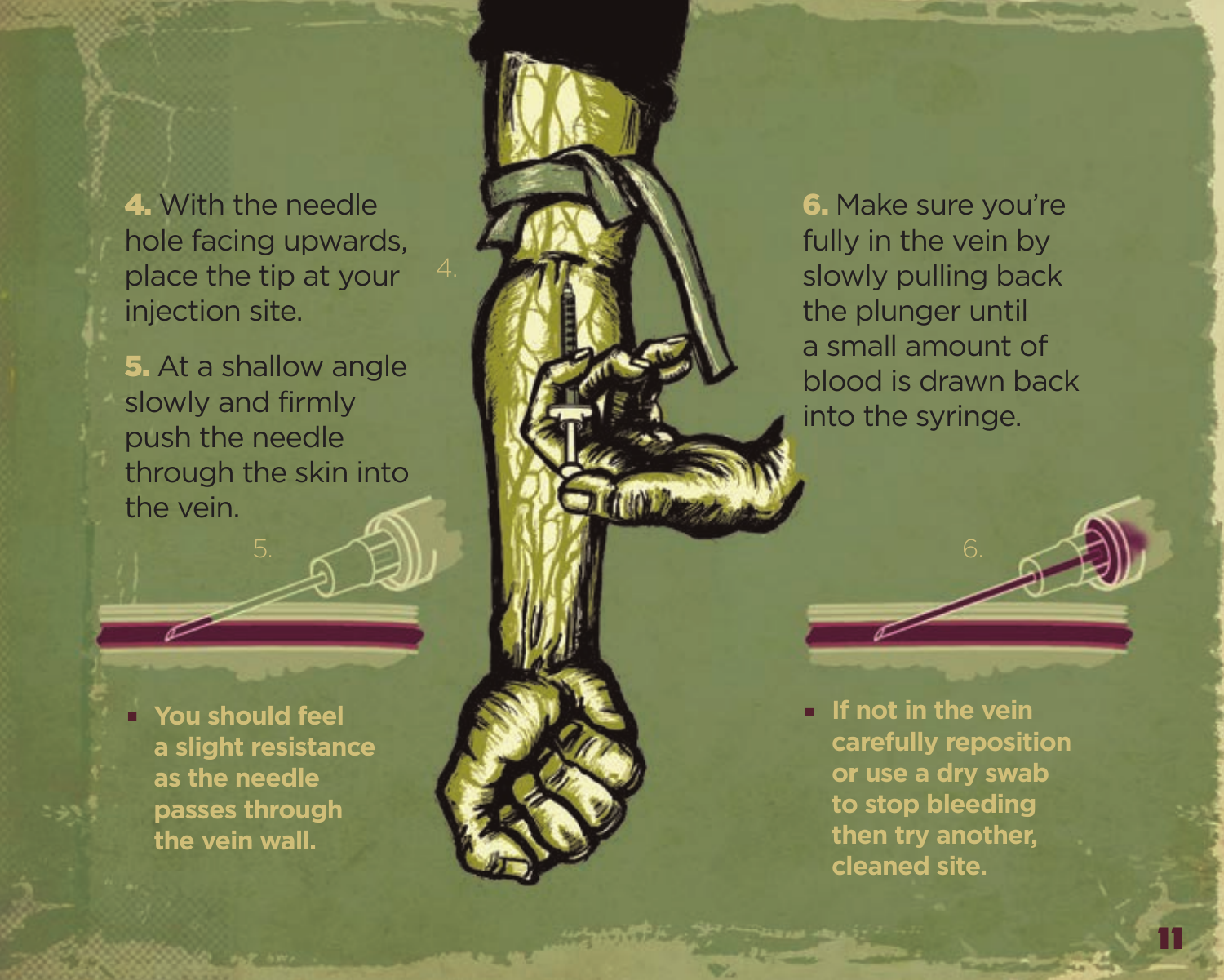### If you need advice around safer injecting go to your local needle exchange.

7. When needle is in the vein, loosen the tourniquet before you slowly and steadily inject.

- **If you feel pain or . resistance, you may not be in the vein, in which case you'll need to start again.**
- **Do not flush blood . in and out of the syringe: it shortens the life of the vein, and doesn't make any difference to the amount of drug you get.**

8. It is a good idea to sit down at this point as some people fall over.

Within moments of injecting, some people start to shake uncontrollably:

**if this is happening .try injecting smaller doses.**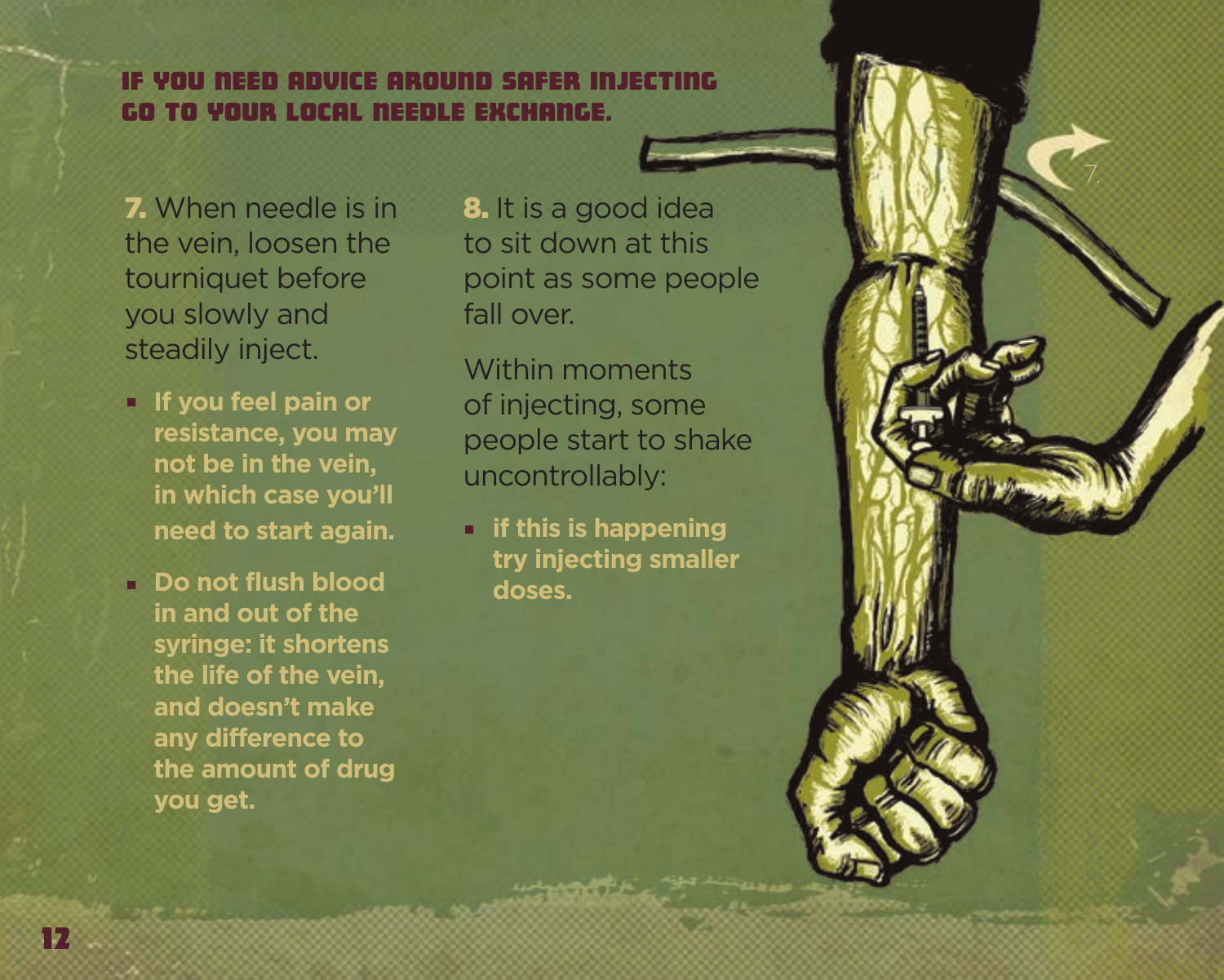**9.** After injecting, slowly remove the needle and syringe and firmly apply a dry swab to reduce bleeding and bruising:

 $9. 10 10 10$ 

**don't use an alcohol swab as these stop blood clotting.**

10. Place used needle syringe, cooker, filter and swab in the sharps bin. **...**<br>**1** s a s **.** 

**Mop up blood spills with a paper towel and wipe surfaces with thin bleach.**

**SHARPS**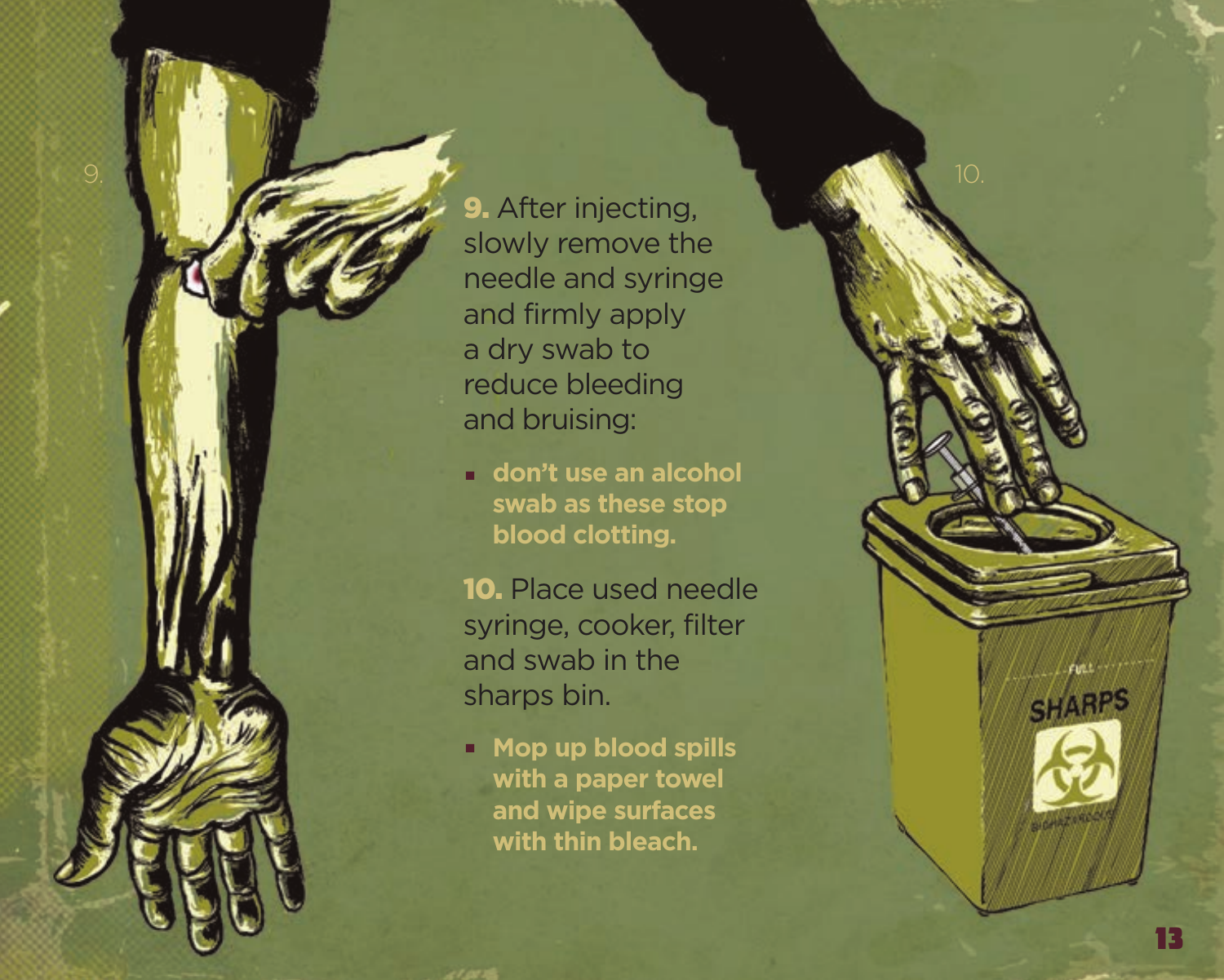## taking care

Some people go on long binges or use high doses to enhance sex.

This can lead to risky sexual practices and not using a condom:

- **decide what risks . you are willing to take and stick to your limits;**
- **get regular check . ups at your GP or sexual health service.**

'I get majorly sexually dis-inhibited in a way that shocks me'

'You don't want to do this stuff if you've got mental health problems'

If you experience mental health issues: **stop using or use .**

**snort or swallow . the drug; go see your GP, .drug or mental health services.**

When on a mephedrone injecting binge, some heroin users don't use gear or scripts.

This reduces tolerance and increases risk of overdose.

**After a break, use . less gear until your tolerance builds.**

'I don't use my **SCRIPT WHEN I'M** one. YOU don't get **WITHDRAWALS**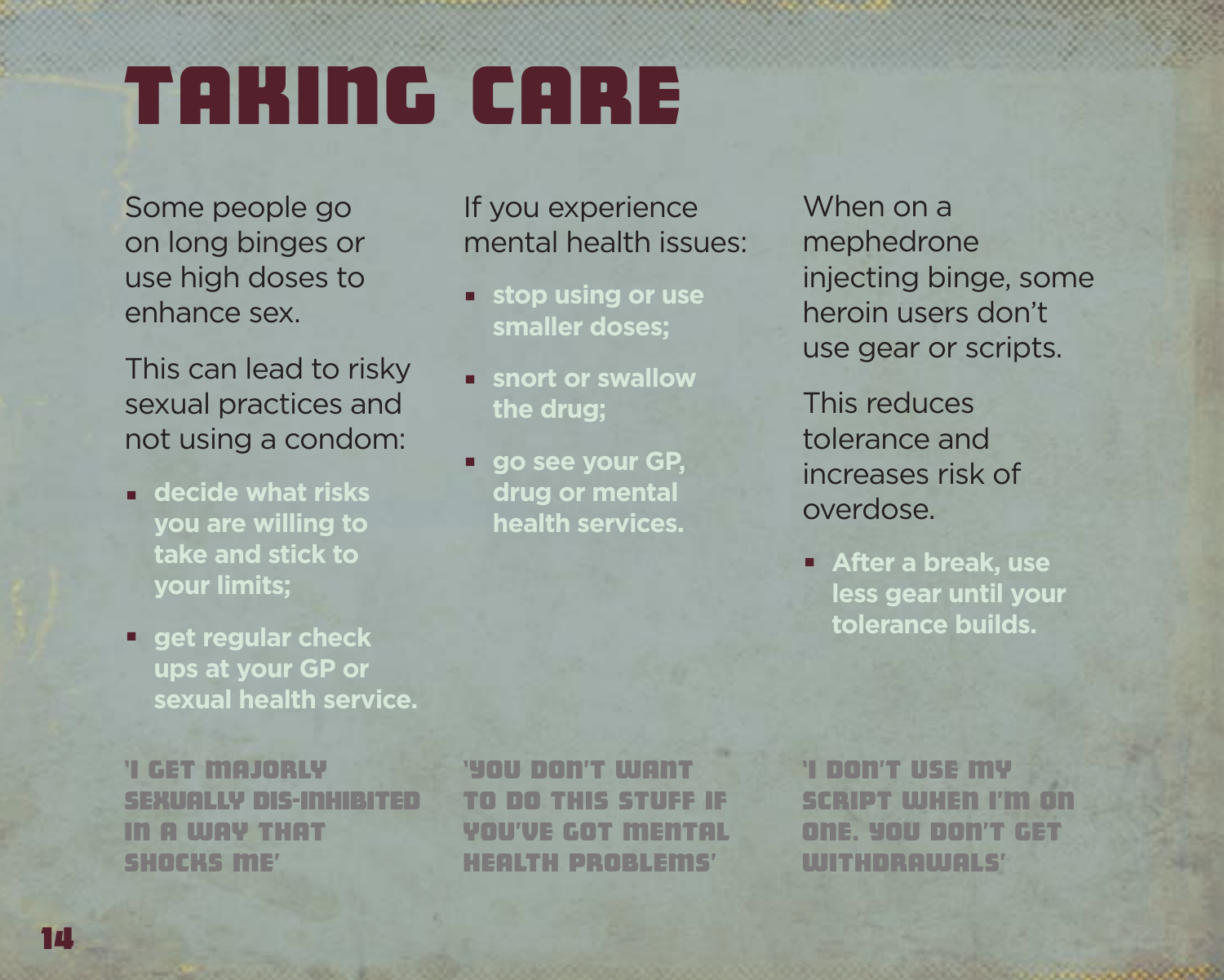#### drug services offer help and support for any health or other problems that may result from injecting mephendric

Even experienced injectors find injecting mephedrone causes significant harm – it is only manageable for short periods at a time.

**and keep yourself well between** 

If you're determined to continue injecting mephedrone – make sure you learn to inject safely. **For advice around <b>For advice a** 

**Allow yourself rest as you need. . safer injecting go to your local needle** 

Plan ahead and make sure you have plenty of equipment for you and your friends.

**Ask your needle exchange for as** 

'I want to do it all the time but I know I'll get a life sentence'